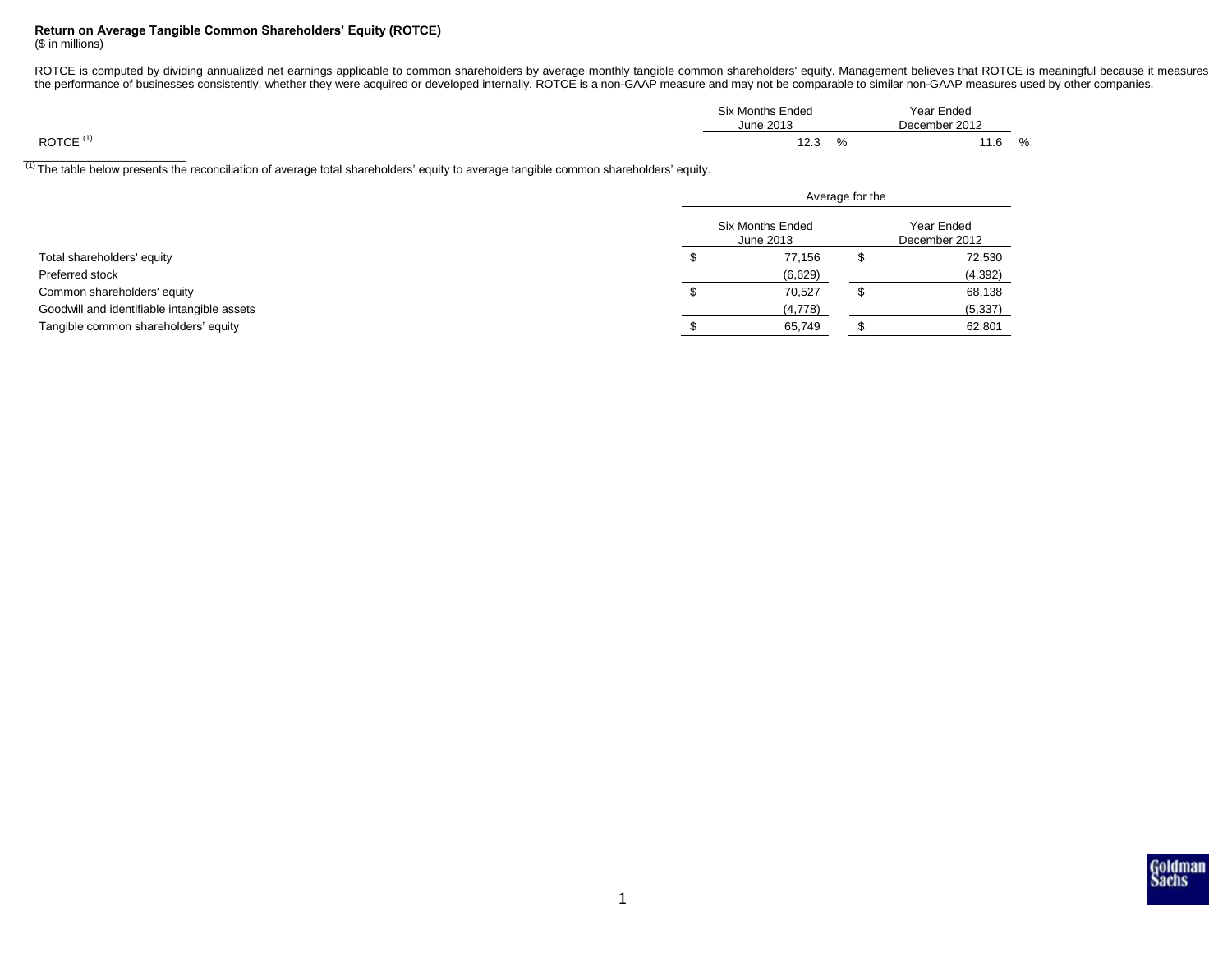## **Adjusted Assets, Adjusted Leverage Ratio, Tangible Common Shareholders' Equity, Tangible Book Value Per Common Share, Basel 1 Tier 1 Common Ratio and Estimated Basel 3 Tier 1 Common Ratio**

(\$ in millions, except per share amounts)

The table below presents information on the firm's assets, shareholders' equity, leverage ratios, book value per common share, Basel 1 Tier 1 common ratio and estimated Basel 3 Tier 1 common ratio.

|                                              |    | June<br>2013 |                           | March<br>2013 |                           | December<br>2012 |              |
|----------------------------------------------|----|--------------|---------------------------|---------------|---------------------------|------------------|--------------|
| <b>Total assets</b>                          | \$ | 938,456      |                           | \$<br>959,223 |                           | \$<br>938,555    |              |
| Adjusted assets <sup>(1)</sup>               |    | 651,555      |                           | 689,034       |                           | 686,874          |              |
| Total shareholders' equity                   | \$ | 78,043       |                           | \$<br>77,228  |                           | \$<br>75,716     |              |
| Leverage ratio $(2)$                         |    | 12.0         | $\boldsymbol{\mathsf{x}}$ | 12.4          | $\boldsymbol{\mathsf{x}}$ | 12.4             | $\mathsf{x}$ |
| Adjusted leverage ratio <sup>(3)</sup>       |    | 8.3          | $\mathsf{x}$              | 8.9           | $\boldsymbol{\mathsf{x}}$ | 9.1              | $\mathsf{x}$ |
| Common shareholders' equity                  | \$ | 70,843       |                           | \$<br>71,028  |                           | \$<br>69,516     |              |
| Tangible common shareholders' equity (4)     |    | 66,349       |                           | 66,345        |                           | 64,417           |              |
| Book value per common share (5)              | \$ | 151.21       |                           | \$<br>148.41  |                           | \$<br>144.67     |              |
| Tangible book value per common share (4) (5) |    | 141.62       |                           | 138.62        |                           | 134.06           |              |
| Risk-weighted assets (RWAs) <sup>(6)</sup>   | \$ | 457.461      |                           | \$<br>480,080 |                           | \$<br>399,928    |              |
| Basel 1 Tier 1 common ratio <sup>(1)</sup>   |    | 13.5         | %                         | 12.7          | %                         | 14.5             | %            |
| Basel 3 RWAs <sup>(8)</sup>                  | \$ | 600,222      |                           | N/A           |                           | N/A              |              |
| Basel 3 Tier 1 common ratio <sup>(9)</sup>   |    | 9.3          | %                         | N/A           |                           | N/A              |              |

(1) Adjusted assets equals total assets less (i) low-risk collateralized assets generally associated with the firm's secured client financing transactions, federal funds sold and excess liquidity (which includes financial but not yet purchased, at fair value, less derivative liabilities) and (ii) cash and securities segregated for regulatory and other purposes. Adjusted assets is a non-GAAP measure and may not be comparable to similar non-G measures used by other companies. The table below presents the reconciliation of total assets to adjusted assets.

|                                                                             | June<br>2013 |            | March<br>2013 |            | December<br>2012 |
|-----------------------------------------------------------------------------|--------------|------------|---------------|------------|------------------|
| Total assets                                                                | \$           | 938.456    | \$            | 959.223    | \$<br>938.555    |
| Deduct: Securities borrowed                                                 |              | (174, 798) |               | (172, 041) | (136, 893)       |
| Securities purchased under agreements to<br>resell and federal funds sold   |              | (153, 555) |               | (158, 506) | (141, 334)       |
| Add:<br>Financial instruments sold, but not yet<br>purchased, at fair value |              | 144.986    |               | 153.749    | 126.644          |
| Less derivative liabilities                                                 |              | (51,604)   |               | (52, 347)  | (50,427)         |
| Subtotal                                                                    |              | (234, 971) |               | (229, 145) | (202, 010)       |
| Deduct: Cash and securities segregated for regulatory<br>and other purposes |              | (51,930)   |               | (41, 044)  | (49,671)         |
| Adjusted assets                                                             |              | 651,555    | S             | 689,034    | \$<br>686,874    |

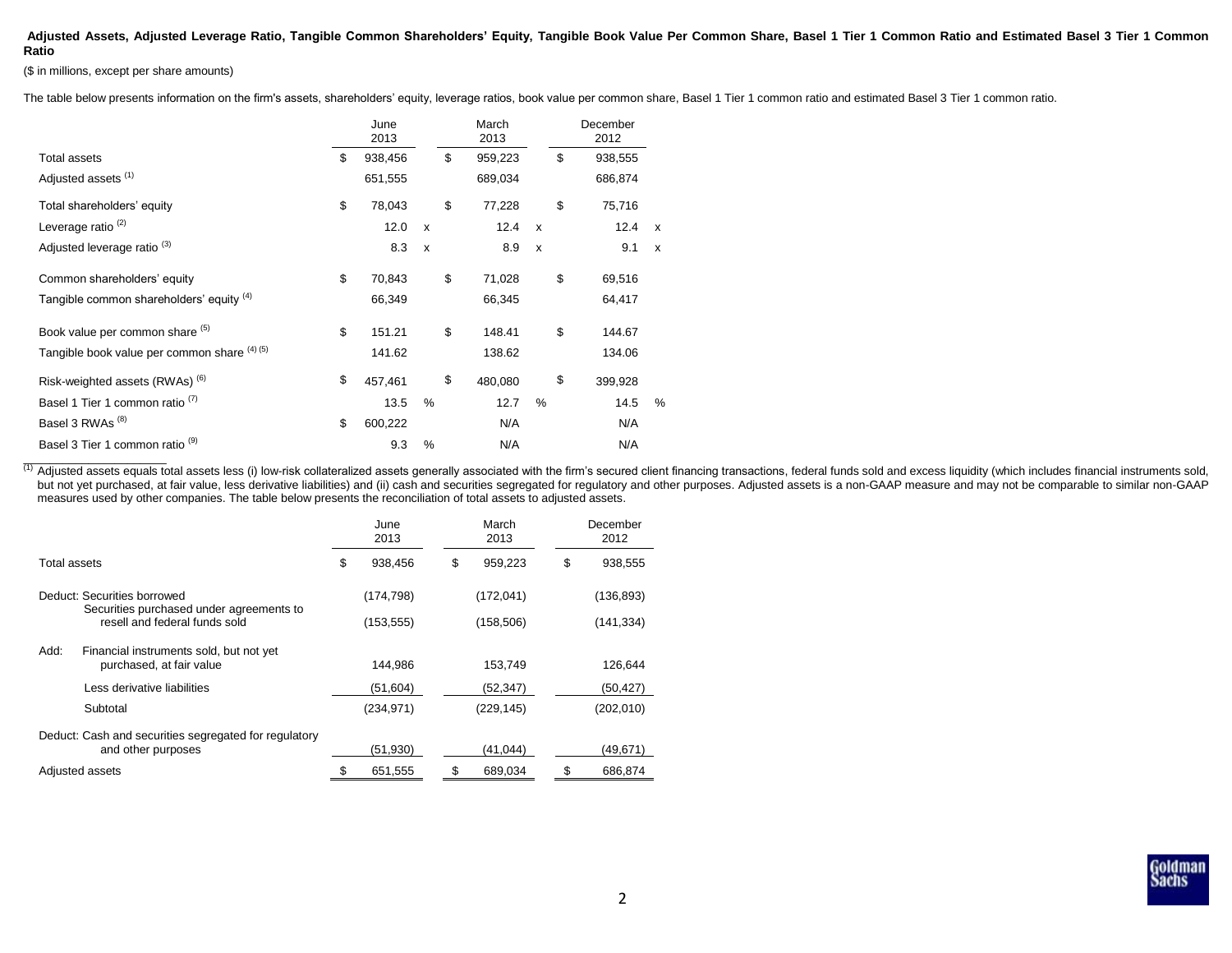## **Adjusted Assets, Adjusted Leverage Ratio, Tangible Common Shareholders' Equity, Tangible Book Value Per Common Share, Basel 1 Tier 1 Common Ratio and Estimated Basel 3 Tier 1 Common Ratio, continued**

(\$ in millions, except per share amounts)

 $(2)$  The leverage ratio equals total assets divided by total shareholders' equity.

- (3) The adjusted leverage ratio equals adjusted assets divided by total shareholders' equity. Management believes that the adjusted leverage ratio is a more meaningful measure of the firm's capital adequacy than the levera because it excludes certain low-risk collateralized assets that are generally supported with little or no capital. The adjusted leverage ratio is a non-GAAP measure and may not be comparable to similar non-GAAP measures us by other companies.
- <sup>(4)</sup> Tangible common shareholders' equity equals total shareholders' equity less preferred stock, goodwill and identifiable intangible assets. Tangible book value per common share is computed by dividing tangible common shareholders' equity by the number of common shares outstanding, including restricted stock units (RSUs) granted to employees with no future service requirements. Management believes that tangible common shareholders' equity and tangible book value per common share are meaningful because they are measures that the firm and investors use to assess capital adequacy. Tangible common shareholders' equity and tangible book value per common share are non-GAAP measures and may not be comparable to similar non-GAAP measures used by other companies. The table below presents the reconciliation of total shareholders' equity to tangible common shareholders' equity.

|                                                     | June<br>2013 | March<br>2013 |   | December<br>2012 |
|-----------------------------------------------------|--------------|---------------|---|------------------|
| Total shareholders' equity                          | 78.043       | 77.228        | ◡ | 75.716           |
| Deduct: Preferred stock                             | (7,200)      | (6,200)       |   | (6,200)          |
| Common shareholders' equity                         | 70.843       | 71.028        |   | 69,516           |
| Deduct: Goodwill and identifiable intangible assets | (4, 494)     | (4,683)       |   | (5,099)          |
| Tangible common shareholders' equity                | 66.349       | 66,345        |   | 64.417           |

<sup>(5)</sup> The table below presents common shares outstanding, including RSUs granted to employees with no future service requirements.

|                                                                        | June<br>2013 | March<br>2013 | December<br>2012 |
|------------------------------------------------------------------------|--------------|---------------|------------------|
|                                                                        |              | (in millions) |                  |
| Common shares outstanding, including RSUs granted to employees with no |              |               |                  |
| future service requirements                                            | 468.5        | 478.6         | 480.5            |

<sup>(6)</sup> RWAs are calculated in accordance with the Board of Governors of the Federal Reserve System's (Federal Reserve Board's) existing risk-based capital requirements under Basel 1 and reflecting the revised market risk regulatory capital requirements, which became effective on January 1, 2013.

(7) The Basel 1 Tier 1 common ratio equals Tier 1 common capital divided by RWAs. Management believes that the Tier 1 common ratio is meaningful because it is one of the measures that the firm, regulators and investors use assess capital adequacy. The Tier 1 common ratio is a non-GAAP measure and may not be comparable to similar non-GAAP measures used by other companies. The table below presents the reconciliation of Tier 1 capital to Tier 1 common capital.

|                                                  | June<br>2013 | March<br>2013 | December<br>2012 |
|--------------------------------------------------|--------------|---------------|------------------|
| Tier 1 capital                                   | 71.141       | 69.371        | 66.977           |
| Deduct: Perpetual non-cumulative preferred stock | (7,200)      | (6, 200)      | (6,200)          |
| Junior subordinated debt issued to trusts        | (2,063)      | (2,063)       | (2,750)          |
| Add:<br>Other adjustments                        | 25           |               | 20               |
| Tier 1 common capital                            | 61.903       | 61.135        | 58.047           |